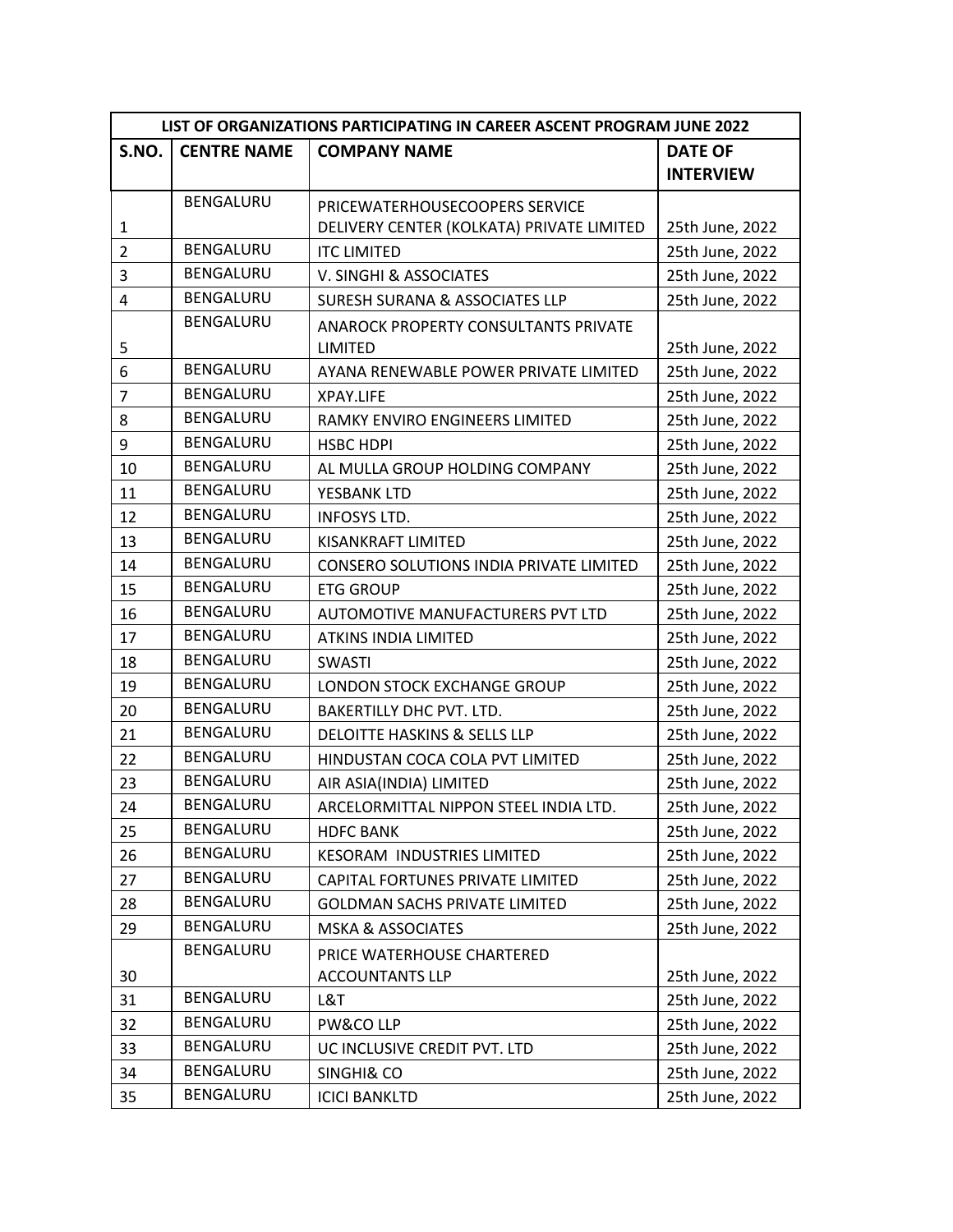| LIST OF ORGANIZATIONS PARTICIPATING IN CAREER ASCENT PROGRAM JUNE 2022 |                    |                                           |                  |
|------------------------------------------------------------------------|--------------------|-------------------------------------------|------------------|
| S.NO.                                                                  | <b>CENTRE NAME</b> | <b>COMPANY NAME</b>                       | <b>DATE OF</b>   |
|                                                                        |                    |                                           | <b>INTERVIEW</b> |
| 36                                                                     | BENGALURU          | KPMG GLOBAL SERVICES - KRC AUDIT          | 25th June, 2022  |
|                                                                        | <b>CHENNAI</b>     | PRICEWATERHOUSECOOPERS SERVICE            |                  |
| 37                                                                     |                    | DELIVERY CENTER (KOLKATA) PRIVATE LIMITED | 27th June, 2022  |
| 38                                                                     | <b>CHENNAI</b>     | <b>ITC LIMITED</b>                        | 27th June, 2022  |
| 39                                                                     | <b>CHENNAI</b>     | FIVE STAR BUSINESS FINANCE LIMITED        | 27th June, 2022  |
| 40                                                                     | <b>CHENNAI</b>     | <b>SURESH SURANA &amp; ASSOCIATES LLP</b> | 27th June, 2022  |
| 41                                                                     | <b>CHENNAI</b>     | SUNDARAM HOME FINANCE LTD.                | 27th June, 2022  |
|                                                                        | <b>CHENNAI</b>     | ANAROCK PROPERTY CONSULTANTS PRIVATE      |                  |
| 42                                                                     |                    | <b>LIMITED</b>                            | 27th June, 2022  |
| 43                                                                     | <b>CHENNAI</b>     | RAMKY ENVIRO ENGINEERS LIMITED            | 27th June, 2022  |
| 44                                                                     | <b>CHENNAI</b>     | <b>FIRSTSOURCE SOLUTIONS LIMITED</b>      | 27th June, 2022  |
| 45                                                                     | <b>CHENNAI</b>     | SPINCO BIOTECH PVT LTD                    | 27th June, 2022  |
| 46                                                                     | <b>CHENNAI</b>     | AL MULLA GROUP HOLDING COMPANY            | 27th June, 2022  |
| 47                                                                     | <b>CHENNAI</b>     | YESBANK LTD                               | 27th June, 2022  |
| 48                                                                     | <b>CHENNAI</b>     | STAR HEALTH AND ALLIED INSURANCE CO. LTD. | 27th June, 2022  |
| 49                                                                     | <b>CHENNAI</b>     | COROMANDEL INTERNATIONAL LTD.             | 27th June, 2022  |
| 50                                                                     | <b>CHENNAI</b>     | CONSERO SOLUTIONS INDIA PRIVATE LIMITED   | 27th June, 2022  |
| 51                                                                     | <b>CHENNAI</b>     | THE RAMCO CEMENTS LTD                     | 27th June, 2022  |
| 52                                                                     | <b>CHENNAI</b>     | <b>BARCLAYS GLOBAL SERVICES</b>           | 27th June, 2022  |
| 53                                                                     | <b>CHENNAI</b>     | POPULAR VEHICLES AND SERVICES LTD.        | 27th June, 2022  |
| 54                                                                     | <b>CHENNAI</b>     | BAKERTILLY DHC PVT. LTD.                  | 27th June, 2022  |
| 55                                                                     | <b>CHENNAI</b>     | OLAM INFORMATION SERVICES LIMITED         | 27th June, 2022  |
| 56                                                                     | <b>CHENNAI</b>     | RANDSTAD INDIA PVT LTD                    | 27th June, 2022  |
| 57                                                                     | <b>CHENNAI</b>     | ARCHEAN CHEMICAL INDUSTRIES LIMITED       | 27th June, 2022  |
| 58                                                                     | <b>CHENNAI</b>     | ARCELORMITTAL NIPPON STEEL INDIA LTD.     | 27th June, 2022  |
| 59                                                                     | CHENNAI            | <b>HDFC BANK</b>                          | 27th June, 2022  |
| 60                                                                     | <b>CHENNAI</b>     | REDINGTON INDIA LIMITED                   | 27th June, 2022  |
| 61                                                                     | CHENNAI            | PALLAVA TEXTILES PRIVATE LIMITED          | 27th June, 2022  |
| 62                                                                     | <b>CHENNAI</b>     | JASMINE CONCRETE EXPORTS PVT. LTD.        | 27th June, 2022  |
| 63                                                                     | <b>CHENNAI</b>     | <b>GOLDMAN SACHS PRIVATE LIMITED</b>      | 27th June, 2022  |
| 64                                                                     | <b>CHENNAI</b>     | <b>MSKA &amp; ASSOCIATES</b>              | 27th June, 2022  |
|                                                                        | <b>CHENNAI</b>     | PRICE WATERHOUSE CHARTERED                |                  |
| 65                                                                     |                    | <b>ACCOUNTANTS LLP</b>                    | 27th June, 2022  |
| 66                                                                     | <b>CHENNAI</b>     | L&T                                       | 27th June, 2022  |
| 67                                                                     | <b>CHENNAI</b>     | <b>EDPI</b>                               | 27th June, 2022  |
| 68                                                                     | <b>CHENNAI</b>     | <b>ICICI BANKLTD</b>                      | 27th June, 2022  |
| 69                                                                     | <b>CHENNAI</b>     | KPMG GLOBAL SERVICES - KRC AUDIT          | 27th June, 2022  |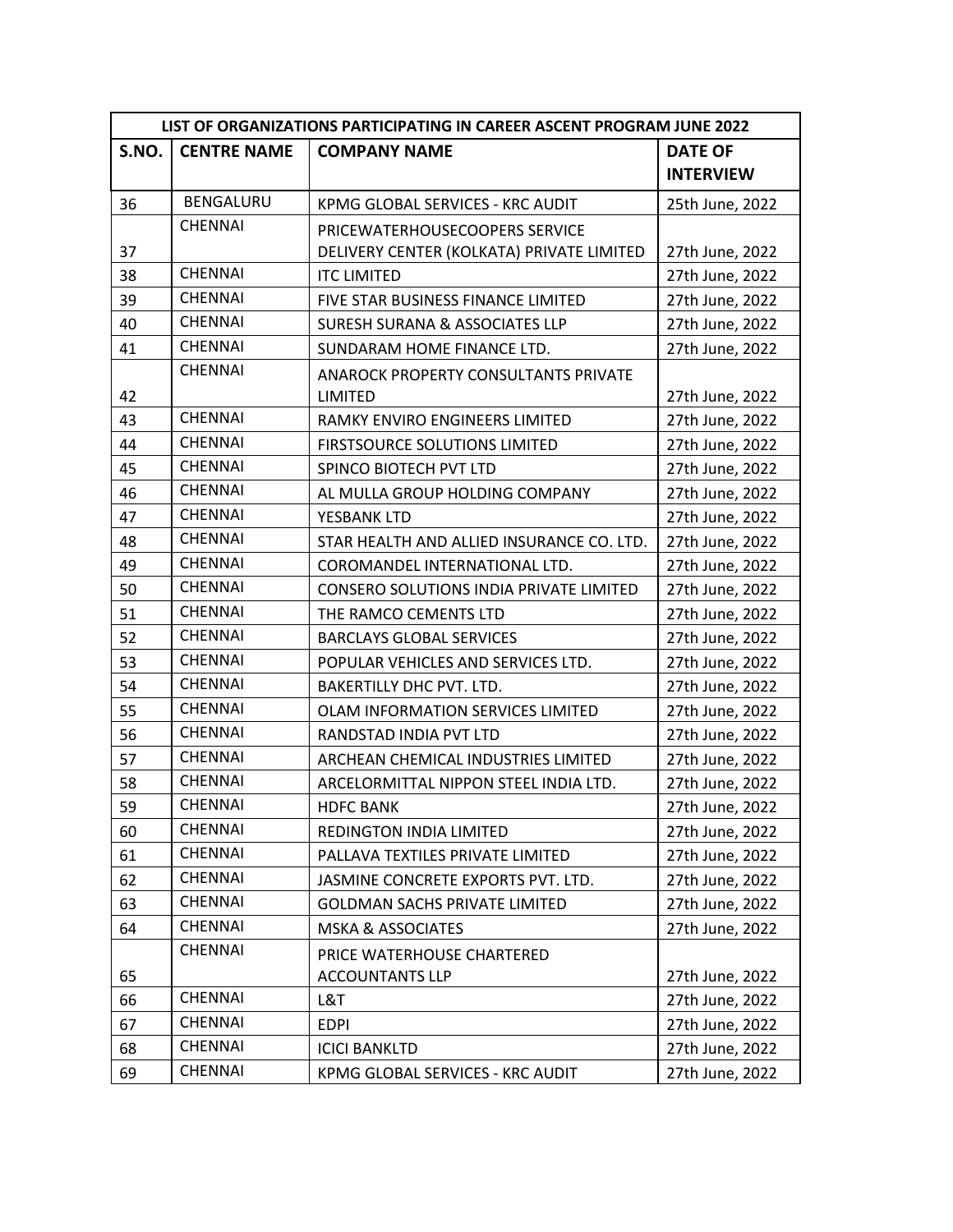| LIST OF ORGANIZATIONS PARTICIPATING IN CAREER ASCENT PROGRAM JUNE 2022 |                    |                                                |                  |
|------------------------------------------------------------------------|--------------------|------------------------------------------------|------------------|
| S.NO.                                                                  | <b>CENTRE NAME</b> | <b>COMPANY NAME</b>                            | <b>DATE OF</b>   |
|                                                                        |                    |                                                | <b>INTERVIEW</b> |
|                                                                        | <b>KOLKATA</b>     | PRICEWATERHOUSECOOPERS SERVICE                 |                  |
| 70                                                                     |                    | DELIVERY CENTER (KOLKATA) PRIVATE LIMITED      | 28th June, 2022  |
| 71                                                                     | <b>KOLKATA</b>     | <b>ITC LIMITED</b>                             | 28th June, 2022  |
| 72                                                                     | <b>KOLKATA</b>     | V. SINGHI & ASSOCIATES                         | 28th June, 2022  |
|                                                                        | <b>KOLKATA</b>     | <b>ANAROCK PROPERTY CONSULTANTS PRIVATE</b>    |                  |
| 73                                                                     |                    | <b>LIMITED</b>                                 | 28th June, 2022  |
| 74                                                                     | <b>KOLKATA</b>     | RAMKY ENVIRO ENGINEERS LIMITED                 | 28th June, 2022  |
| 75                                                                     | <b>KOLKATA</b>     | AL MULLA GROUP HOLDING COMPANY                 | 28th June, 2022  |
| 76                                                                     | <b>KOLKATA</b>     | <b>CONSERO SOLUTIONS INDIA PRIVATE LIMITED</b> | 28th June, 2022  |
| 77                                                                     | <b>KOLKATA</b>     | <b>BAKERTILLY DHC PVT. LTD.</b>                | 28th June, 2022  |
| 78                                                                     | <b>KOLKATA</b>     | <b>DELOITTE HASKINS &amp; SELLS LLP</b>        | 28th June, 2022  |
| 79                                                                     | <b>KOLKATA</b>     | HINDUSTAN COCA COLA PVT LIMITED                | 28th June, 2022  |
| 80                                                                     | <b>KOLKATA</b>     | ARCELORMITTAL NIPPON STEEL INDIA LTD.          | 28th June, 2022  |
| 81                                                                     | <b>KOLKATA</b>     | <b>HDFC BANK</b>                               | 28th June, 2022  |
| 82                                                                     | <b>KOLKATA</b>     | <b>GARV&amp;ASSOCIATES</b>                     | 28th June, 2022  |
|                                                                        | <b>KOLKATA</b>     | PRICE WATERHOUSE CHARTERED                     |                  |
| 83                                                                     |                    | <b>ACCOUNTANTS LLP</b>                         | 28th June, 2022  |
| 84                                                                     | <b>KOLKATA</b>     | L&T                                            | 28th June, 2022  |
| 85                                                                     | <b>KOLKATA</b>     | <b>SINGHI&amp; CO</b>                          | 28th June, 2022  |
| 86                                                                     | <b>KOLKATA</b>     | <b>ICICI BANKLTD</b>                           | 28th June, 2022  |
| 87                                                                     | <b>KOLKATA</b>     | KPMG GLOBAL SERVICES - KRC AUDIT               | 28th June, 2022  |
|                                                                        | <b>MUMBAI</b>      | PRICEWATERHOUSECOOPERS SERVICE                 |                  |
| 88                                                                     |                    | DELIVERY CENTER (KOLKATA) PRIVATE LIMITED      | 29th June, 2022  |
| 89                                                                     | <b>MUMBAI</b>      | V. SINGHI & ASSOCIATES                         | 29th June, 2022  |
| 90                                                                     | <b>MUMBAI</b>      | <b>BAJAJ AUTO</b>                              | 29th June, 2022  |
| 91                                                                     | <b>MUMBAI</b>      | <b>SURESH SURANA &amp; ASSOCIATES LLP</b>      | 29th June, 2022  |
| 92                                                                     | <b>MUMBAI</b>      | ARISINFRA SOLUTIONS PVT LTD                    | 29th June, 2022  |
| 93                                                                     | <b>MUMBAI</b>      | MUKUND M CHITALE & CO                          | 29th June, 2022  |
| 94                                                                     | <b>MUMBAI</b>      | TRANSASIA BIO-MEDICALS LTD.                    | 29th June, 2022  |
| 95                                                                     | <b>MUMBAI</b>      | S J CHIRANIA & ASSOCIATES                      | 29th June, 2022  |
| 96                                                                     | <b>MUMBAI</b>      | KD PRACTICE CONSULTING PRIVATE LIMITED         | 29th June, 2022  |
|                                                                        | <b>MUMBAI</b>      | <b>ANAROCK PROPERTY CONSULTANTS PRIVATE</b>    |                  |
| 97                                                                     |                    | <b>LIMITED</b>                                 | 29th June, 2022  |
| 98                                                                     | <b>MUMBAI</b>      | LEAZEON PRIVATE LIMITED                        | 29th June, 2022  |
| 99                                                                     | <b>MUMBAI</b>      | RAMKY ENVIRO ENGINEERS LIMITED                 | 29th June, 2022  |
| 100                                                                    | <b>MUMBAI</b>      | <b>RANK GROUP</b>                              | 29th June, 2022  |
| 101                                                                    | <b>MUMBAI</b>      | FIRSTSOURCE SOLUTIONS LIMITED                  | 29th June, 2022  |
| 102                                                                    | <b>MUMBAI</b>      | YOKOHAMA OFF HIGWAYS TYRES                     | 29th June, 2022  |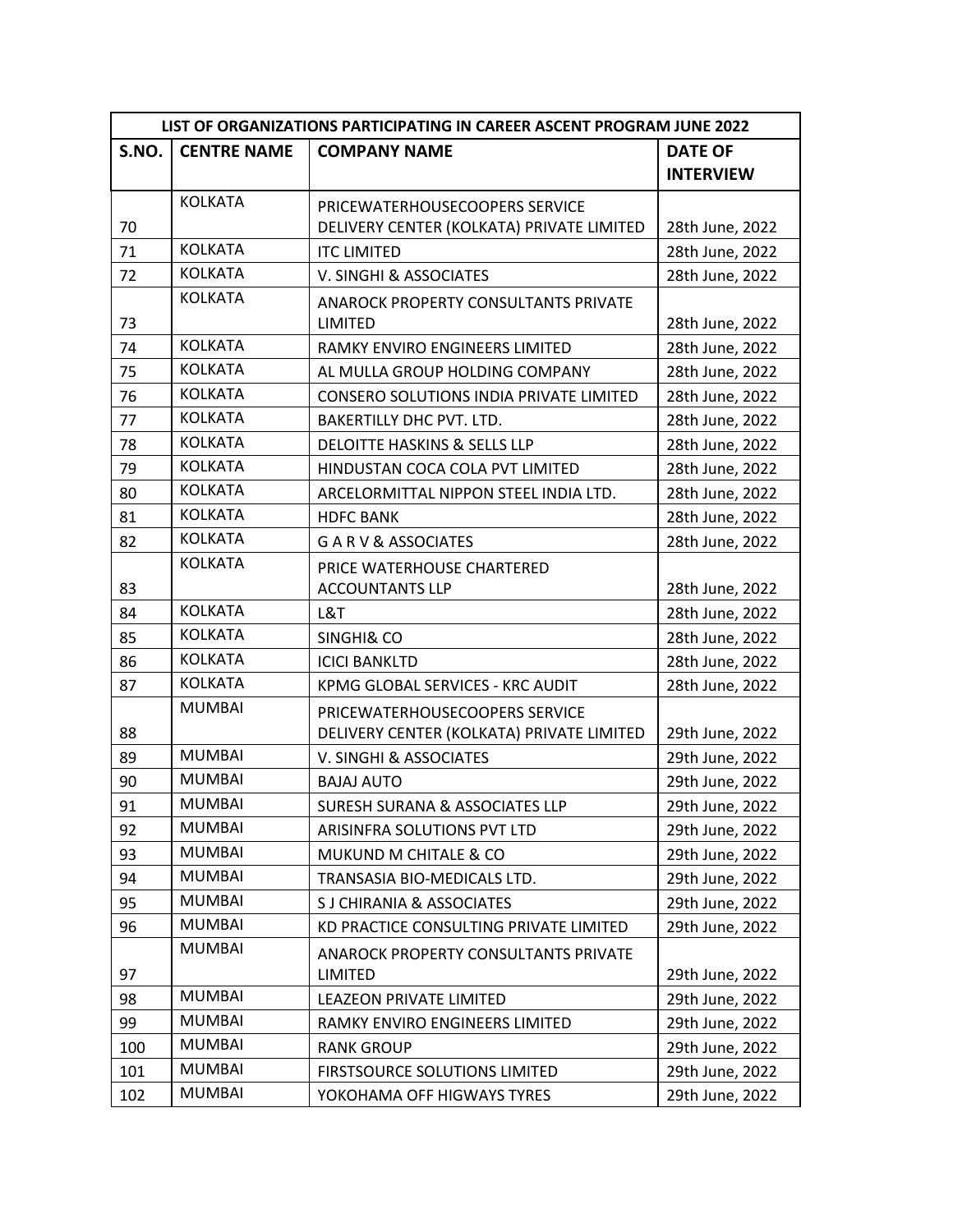| LIST OF ORGANIZATIONS PARTICIPATING IN CAREER ASCENT PROGRAM JUNE 2022 |                    |                                            |                  |
|------------------------------------------------------------------------|--------------------|--------------------------------------------|------------------|
| S.NO.                                                                  | <b>CENTRE NAME</b> | <b>COMPANY NAME</b>                        | <b>DATE OF</b>   |
|                                                                        |                    |                                            | <b>INTERVIEW</b> |
| 103                                                                    | <b>MUMBAI</b>      | WNS GLOBAL SERVICES (P) LTD                | 29th June, 2022  |
| 104                                                                    | <b>MUMBAI</b>      | AL MULLA GROUP HOLDING COMPANY             | 29th June, 2022  |
|                                                                        | <b>MUMBAI</b>      | ANEJA ASSOCIATES (PROP. MR.NARENDRA K.     |                  |
| 105                                                                    |                    | ANEJA)                                     | 29th June, 2022  |
| 106                                                                    | <b>MUMBAI</b>      | YESBANK LTD                                | 29th June, 2022  |
|                                                                        | <b>MUMBAI</b>      | RELIANCE NIPPON LIFE INSURANCE COMPANY     |                  |
| 107                                                                    |                    | LIMITED.                                   | 29th June, 2022  |
| 108                                                                    | <b>MUMBAI</b>      | KEYSTONE REALTORS LTD. (RUSTOMJEE)         | 29th June, 2022  |
| 109                                                                    | <b>MUMBAI</b>      | FINANCE PLUS INDIA (A DIVISION OF WPP MCI) | 29th June, 2022  |
| 110                                                                    | <b>MUMBAI</b>      | N. A. SHAH ASSOCIATES LLP                  | 29th June, 2022  |
| 111                                                                    | <b>MUMBAI</b>      | <b>ENGATI TECHNOLOGIES</b>                 | 29th June, 2022  |
| 112                                                                    | <b>MUMBAI</b>      | CONSERO SOLUTIONS INDIA PRIVATE LIMITED    | 29th June, 2022  |
| 113                                                                    | <b>MUMBAI</b>      | <b>ETG GROUP</b>                           | 29th June, 2022  |
| 114                                                                    | <b>MUMBAI</b>      | VASTU HOUSING FINANCE CORPORATION LTD      | 29th June, 2022  |
| 115                                                                    | <b>MUMBAI</b>      | RSD&ASSOCIATES                             | 29th June, 2022  |
| 116                                                                    | <b>MUMBAI</b>      | <b>EMCURE PHARMACEUTICALS</b>              | 29th June, 2022  |
| 117                                                                    | <b>MUMBAI</b>      | <b>BAKERTILLY DHC PVT. LTD.</b>            | 29th June, 2022  |
| 118                                                                    | <b>MUMBAI</b>      | <b>DELOITTE HASKINS &amp; SELLS LLP</b>    | 29th June, 2022  |
| 119                                                                    | <b>MUMBAI</b>      | HINDUSTAN COCA COLA PVT LIMITED            | 29th June, 2022  |
| 120                                                                    | <b>MUMBAI</b>      | VIRAJ PROFILES LTD.                        | 29th June, 2022  |
| 121                                                                    | <b>MUMBAI</b>      | ARCELORMITTAL NIPPON STEEL INDIA LTD.      | 29th June, 2022  |
| 122                                                                    | <b>MUMBAI</b>      | <b>HDFC BANK</b>                           | 29th June, 2022  |
| 123                                                                    | <b>MUMBAI</b>      | <b>MAHINDRA AND MAHINDRA LTD</b>           | 29th June, 2022  |
| 124                                                                    | <b>MUMBAI</b>      | KESORAM INDUSTRIES LIMITED                 | 29th June, 2022  |
| 125                                                                    | <b>MUMBAI</b>      | MGB & CO LLP                               | 29th June, 2022  |
| 126                                                                    | <b>MUMBAI</b>      | <b>BAJAJ FINSERV</b>                       | 29th June, 2022  |
| 127                                                                    | <b>MUMBAI</b>      | <b>KPMG GLOBAL</b>                         | 29th June, 2022  |
|                                                                        | <b>MUMBAI</b>      | TIAA GLOBAL BUSINESS SERVICES (INDIA)      |                  |
| 128                                                                    |                    | PRIVATE LIMITED                            | 29th June, 2022  |
| 129                                                                    | <b>MUMBAI</b>      | <b>ADANI GROUP</b>                         | 29th June, 2022  |
| 130                                                                    | <b>MUMBAI</b>      | RESTAURANT BRANDS ASIA LIMITED             | 29th June, 2022  |
| 131                                                                    | <b>MUMBAI</b>      | FULLERTON INDIA CREDIT COMPANY LTD.        | 29th June, 2022  |
| 132                                                                    | <b>MUMBAI</b>      | <b>MSKA &amp; ASSOCIATES</b>               | 29th June, 2022  |
| 133                                                                    | MUMBAI             | RUNWAL DEVELOPERS PVT LTD                  | 29th June, 2022  |
|                                                                        | <b>MUMBAI</b>      | PRICE WATERHOUSE CHARTERED                 |                  |
| 134                                                                    |                    | <b>ACCOUNTANTS LLP</b>                     | 29th June, 2022  |
| 135                                                                    | <b>MUMBAI</b>      | <b>EATON</b>                               | 29th June, 2022  |
| 136                                                                    | <b>MUMBAI</b>      | <b>KMBL</b>                                | 29th June, 2022  |